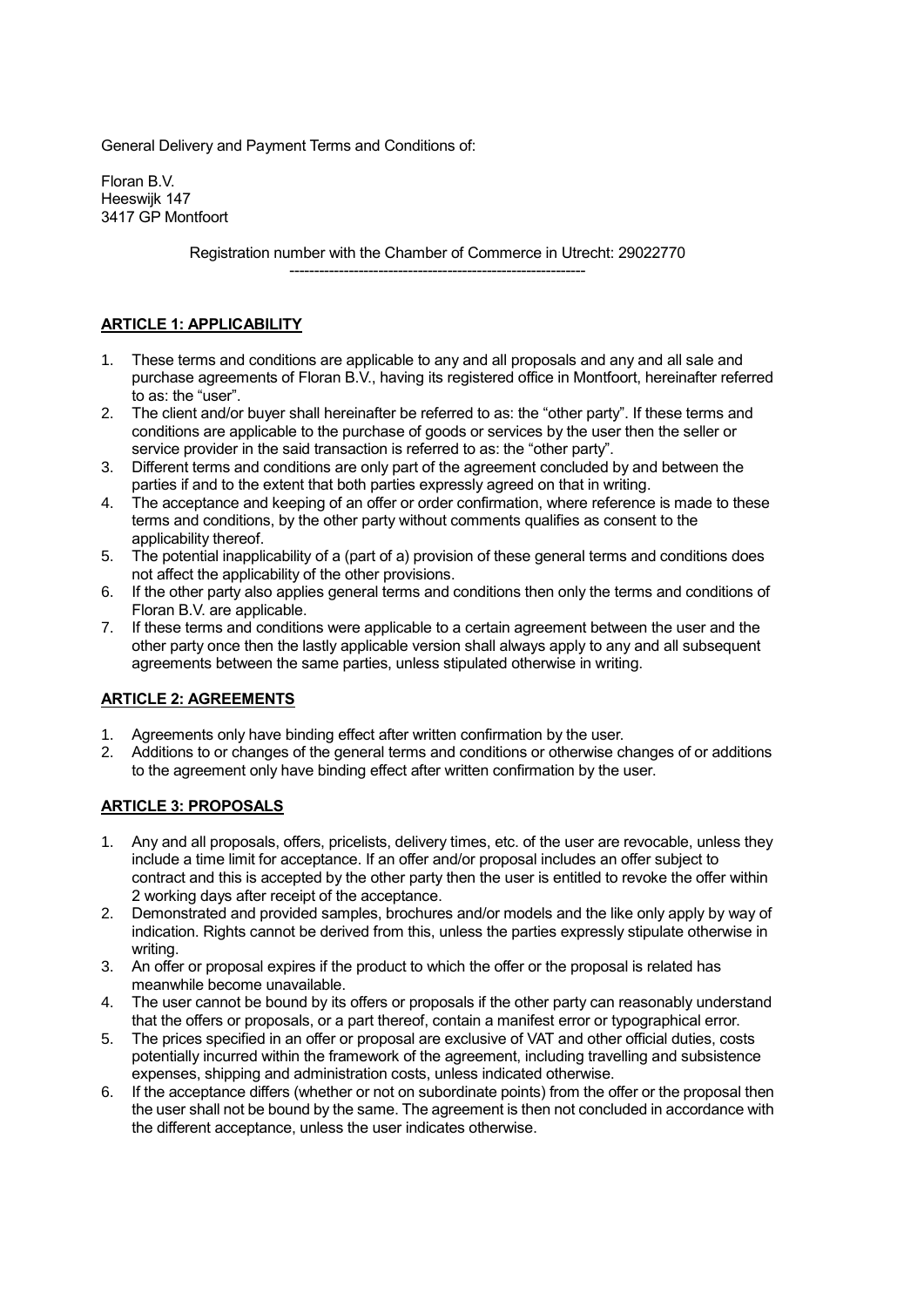- 7. Acombined quotation does not oblige the user to perform a part of the contract at a corresponding part of the specified price. Proposals and offers are not automatically applicable to future orders.
- 8. A. If changes are made by the official authorities and/or trade unions in wages, terms and conditions of employment, national insurance schemes and the like between the date of the conclusion of the agreement and the implementation of the agreement then the user is authorised to pass the increases on to the other party. If a new pricelist is issued by the user and/or suppliers and takes effect between the aforementioned dates then the user is entitled to charge the prices specified in the same to the other party.
	- B. If the other party is a natural person who does not act in the course of a profession or business then it is noted that price increases 3 months after the conclusion of the agreement as intended above can be passed on and/or charged. In case of price increases as intended in this article within a time limit of less than 3 months the other party is authorised to rescind the agreement.

## **ARTICLE 4: HIRING OF THIRD PARTIES**

The user is authorised to hire third parties for the implementation of everything that was stipulated.

#### **ARTICLE 5: DELIVERY AND DELIVERY PERIODS**

- 1. Delivery takes place free on truck (FOT), unless the parties expressly stipulate otherwise in writing.
- 2. Specified time limits within which goods must have been delivered and/or activities must have been performed can never be qualified as a fatal deadline, unless expressly stipulated otherwise in writing. In case of late delivery the user must therefore be given written notice of default.
- 3. In case of delivery in instalments every delivery and/or phase is qualified as an individual transaction.<br>The risk regarding the delivered goods transfers to the other party at the time of delivery.
- 4. The risk regarding the delivered goods transfers to the other party at the time of delivery.
- 5. If it does not appear to be possible to deliver the goods to the other party or to perform the activities to be performed on account of a cause imputable to the other party then the user reserves the right to store the goods at the risk and expense of the other party. The user informs the other party in writing of the implemented storage and/or the impediment in the performance of the activities to be performed and also imposes a reasonable time limit when the other party must enable the user to resume the activities and/or to deliver the goods.
- 6. If after expiry of the reasonable time limit imposed by the user, as intended in the previous paragraph of this article, the other party still fails to comply with its obligations then the other party is due to the mere expiry of 1 (one) month, calculated from the date of storage and/or impediment in the performance of the activities to be performed, in default and this entitles the user to rescind the agreement, either in whole or in part, in writing and with immediate effect, without prior or further notice of default and without being liable to pay compensation for damages, costs and interest.
- 7. The above does not affect the obligation of the other party to pay the stipulated price and/or the payable price as well as potential storage costs and/or other costs.
- 8. The user is authorised to in connection with compliance with financial obligations of the other party – require payment in advance or security from the other party, before proceeding with delivery.

#### **ARTICLE 6: PROGRESS OF DELIVERY**

- 1. If the deliveries or activities cannot take place normally or without interruption due to causes beyond the control of the user then the user is entitled to charge the costs deriving from the same, including call-out charges, to the other party.
- 2. Any and all expenses that are incurred by the user at the request of the other party are fully at the expense of the latter, unless expressly stipulated otherwise in writing.

#### **ARTICLE 7: TRANSPORT**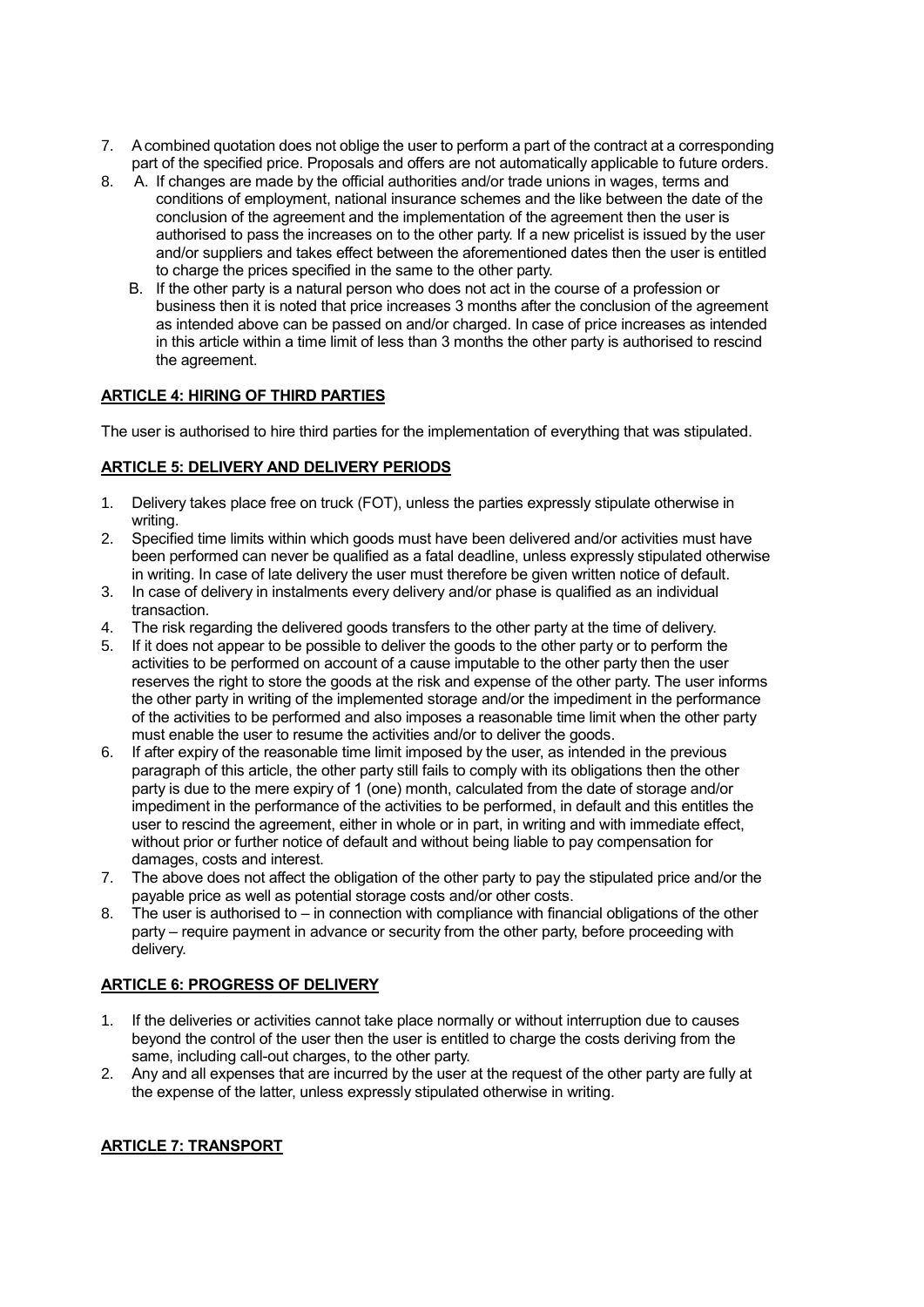- 1. Shipment of ordered goods takes place in a manner to be determined by the user, however at the expense and risk of the other party, unless the parties expressly stipulate otherwise in writing.
- 2. The user shall not be liable for damages, of any nature and any form whatsoever, that are related to the transport, whether or not inflicted on the goods.
- 3. The other party must take out adequate insurance against the aforementioned risks.
- 4. The other party guarantees proper accessibility of the place of destination and/or the unloading location and is responsible for the discharge and/or unloading.
- 5. Unaccepted orders and/or deliveries are stored by the user, at the risk and expense of the other party, all in conformity with the provisions set forth in article 5.

# **ARTICLE 8: PACKAGING**

- 1. The packaging not meant for single use, in which goods are delivered, remains the property of the user and cannot be used by the other party for purposes other than for which it is meant.
- 2. The user is entitled to charge a returnable deposit to the other party for the said packaging. The user is held to take back the said packaging, provided returned carriage paid, at the price that was charged to the other party during a period after the delivery date determined by the user.
- 3. If packaging is damaged, incomplete or lost then the other party shall be liable for these damages and its right to repayment of the returnable deposit expires.
- 4. If it appears to be necessary at the discretion of the user then packaging is charged to the other party at cost and is not taken back.

## **ARTICLE 9: COMPLAINTS AND RETURN SHIPMENTS**

- 1. The other party is held to immediately after receipt of the goods and/or the termination of the activities proceed with inspection of the same. If the other party observes visible errors, inaccuracies and/or defects then this must be recorded on the consignment note and/or accompanying slip and must immediately be communicated to the user or the other party must inform the user accordingly within 24 hours after receipt and/or completion of the activities, the latter followed by an immediate written confirmation of the same to the user.
- 2. Other complaints must be reported to the user by registered post within 8 days after receipt of the goods and/or completion of the activities.
- 3. Without prejudice to the provisions set forth in paragraphs 1 and 2 of this article, with regard to natural persons who do not act in the course of a profession or business the provisions set forth in paragraph 7 of article 10 are also taken into account.
- 4. If the aforementioned complaint is not communicated to the user within the time limits as intended there then the goods are deemed to have been received in a good state and/or the activities to be performed are deemed to have been performed properly.
- 5. Ordered goods are delivered in the wholesale packaging in stock at the user. Minor deviations in connection with indicated dimensions, weight, quantities, colours and the like do not qualify as a shortcoming on the part of the other party.
- 6. Complaints do not suspend the payment obligation of the other party.
- 7. The user must be given the opportunity to examine the complaint.<br>8. If a return shipment appears to be required for the examination of the
- If a return shipment appears to be required for the examination of the complaint then this exclusively takes place at the risk and expense of the user if the latter expressly gave its prior written consent to the same.
- 9. In all instance a return shipment takes place in the manner to be determined by the user and in the original parcel and/or packaging. A return shipment takes place at the risk and expense of the other party, unless the user declares the complaint to be justified.
- 10. If the goods changed nature and/or composition after delivery, were fully or partly processed or treated, damaged or repackaged then each and every right to complain expires.
- 11. In case of rightful complaints the damages shall be settled pursuant to the provisions set forth in article 10.

## **ARTICLE 10: LIABILITY AND WARRANTY**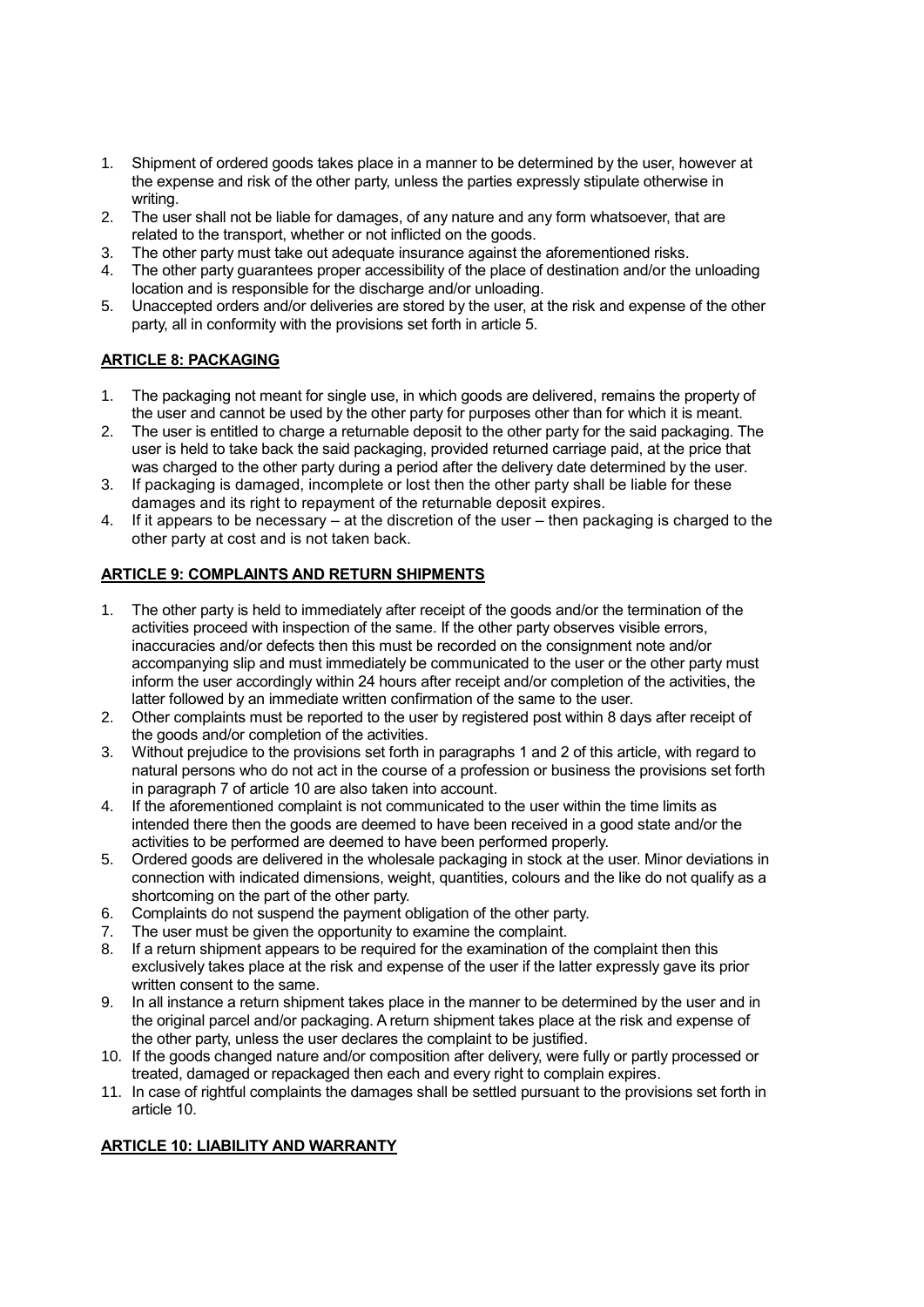- 1. The user completes its duty as befits an undertaking in its industry. The user shall exclusively be liable for direct damages. A similar limitation applies with regard to members of staff or other third parties who are hired by the user for the performance of its activities.
- 2. Direct damages are exclusively understood as the reasonable costs for the establishment of the cause and the scope of the damages, to the extent that the establishment is related to damages within the meaning of these terms and conditions, the potentially reasonable costs incurred to have the defective performance of the user comply with the agreement, to the extent that this can be blamed on the user, and reasonable costs incurred to avoid or prevent direct damages within the meaning of these general terms and conditions.
- 3. The user shall never be liable for indirect damages, including consequential damages, lost profit, lost savings and losses due to business interruptions.
- 4. Without prejudice to the provisions set forth in the previous paragraphs of this article, the liability of the user – on any account whatsoever – shall be limited to the amount of the net price of the delivered goods and/or the performed activities. Compliance with this provision qualifies as the sole and complete compensation.
- 5. Without prejudice to the previous paragraph of this article, the user shall never be held to pay compensation exceeding the insured amount, to the extent that the damages are covered by insurance taken out by the user.
- 6. If errors, inaccuracies and/or defects occur in the delivered goods that must have already been present at the time of delivery then the user commits to repair or replace the said goods – at its sole discretion – free of charge. The user warrants the usual normal quality and sound condition of the delivered goods; the actual lifecycle can never be warranted.
- 7. A. In all instances the time limit within which the user can be addressed for compensation for established damages is limited to 6 (six) months, calculated from the moment that the indebtedness of the compensation was established.
	- B. If the other party is a natural person who does not act in the course of a profession or business then a maximum time limit of 1 (one) year applies, calculated from the moment that the indebtedness of the compensation was established, within which the user can be addressed for compensation for established damages.
- 8. If goods delivered by the user are subject to a warranty provided by the manufacturer then the said warranty shall equally apply between the parties.
- 9. If the other party is a natural person who does not act in the course of a profession or business then the user observes the statutorily established warranty period.
- 10. The other party forfeits its rights vis-à-vis the user, shall be liable for any and all damages and indemnifies the user against each and every claim of third parties in connection with compensation if and to the extent that:
	- A. the said damages are the result of injudicious use and/or use in violation of instructions and/or recommendations of the user and/or injudicious keeping (storage) of the delivered goods by the other party;
	- B. the said damages are the result of errors or inaccuracies in data, materials, data carriers and the like that were provided and/or prescribed to the user by or on behalf of the other party.

## **ARTICLE 11: PAYMENT**

- Payment must take place to the bank account of the user within 30 days after the date of the invoice. In case of payment within eight days the other party is entitled to apply a discount of 2% to the invoice amount excluding turnover tax. The said payment terms apply unless the parties expressly stipulate otherwise in writing.
- 2. If an invoice has not been paid in full after the expiry of thirty days then the other party is in default and:
	- A. the other party shall be liable to pay the user default interest at 1% per month, or the statutory commercial interest pursuant to section 119a of Book 6 of the Dutch Civil Code, should this be higher, to be calculated cumulatively on the principal sum. For this purpose parts of a month are qualified as full months;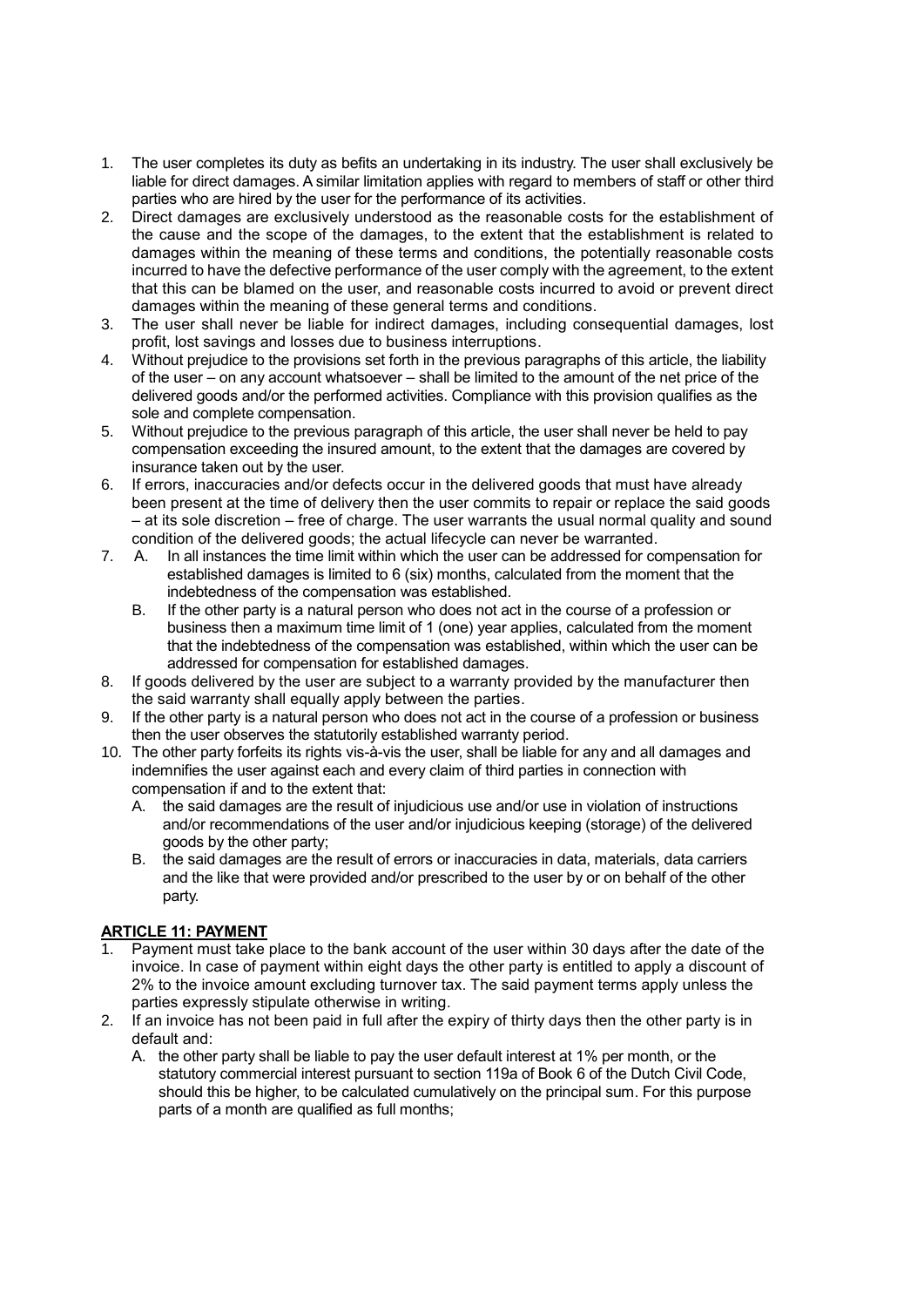- B. the other party shall, after a corresponding demand by the user, be liable to pay 15% of the invoice amount with an absolute minimum of € 150.00 in connection with reasonably incurred costs in respect of extrajudicial collection;
- C. the other party is liable to pay the user an amount of at least  $\epsilon$  20.00 in connection with administration costs for each and every payment reminder, demand and the like sent to the other party.
- 3. In case of bankruptcy, suspension of payment, insolvency or liquidation of the other party the full invoice amount immediately falls due in full.
- 4. At the discretion of the user, in the aforementioned or corresponding circumstances, the user can, without further notice of default or judicial intervention, rescind the agreement either in whole or in part, whether or not in combination with a claim for compensation.
- 5. If the other party did not comply with its payment obligations in a timely fashion then the user is entitled to suspend compliance with its obligations vis-à-vis the other party regarding delivery and/or performance of activities until the payment took place or sufficient security was provided for the same. The same already applies to the moment before the default if the user has the reasonable suspicion that there are reasons to doubt the creditworthiness of the other party.
- 6. Payments effectuated by the other party always extend to satisfaction of any and all payable interest and costs and then of claimable invoices that were outstanding the longest, unless the other party expressly indicated in writing with the payment that the satisfaction is related to a later invoice.
- 7. A. If the other party, on any account whatsoever, has or shall acquire one or more counterclaims vis-à-vis the user then the other party waives the right of setoff with regard to the said claim(s). The said waiver of the right of setoff also applies if the other party applies for suspension of payment or is declared bankrupt.
	- B. The provisions set forth under A of this paragraph are not applicable if the other party is a natural person who does not act in the course of a profession or business.

#### **ARTICLE 12: RESERVATION OF TITLE**

- 1. The user reserves the title of delivered and to be delivered goods up to the moment that the other party complied with any and all payment obligations vis-à-vis the user. The said payment obligations consist of the payment of the purchase price plus claims with regard to performed activities that are related to the relevant delivery as well as claims with regard to compensation on account of a failure to comply with obligations on the part of the other party.
- 2. If the user acquires another commercial claim vis-à-vis the other party then the reservation of title revives in respect of the already delivered goods of which the reservation was exhausted. In this respect the other party hereby already transfers the title of the said goods to the user.
- 3. As a result of the reliance of the user on the reservation of title the relevantly concluded agreement is rescinded, without prejudice to the right of the user to claim compensation for damages, lost profit and interest. The purchase price already received by the user inures to the user by way of compensation. In the capacity of owner the user can immediately dispose of the goods that are subject to the reservation of title.
- 4. The other party is held to immediately inform the user in writing of the fact that third parties are enforcing rights in respect of goods that are, in pursuance of this article, subject to reservation of title.

#### **ARTICLE 13: PLEDGE / WARRANTAGE**

Up to the moment that the other party complied in full with its payment obligations vis-à-vis the user, the other party is not authorised to pledge delivered goods to third parties and/or establish a nonpossessory pledge on the same and/or place the goods in the actual possession of one or more financiers for storage (warrantage) as this shall be qualified as an imputable failure to comply on the part of the same. As the occasion arises the user can immediately, without being liable to give any notice of default, suspend its obligations on account of the agreement, without prejudice to the right of the user to claim compensation for damages, lost profit and interest.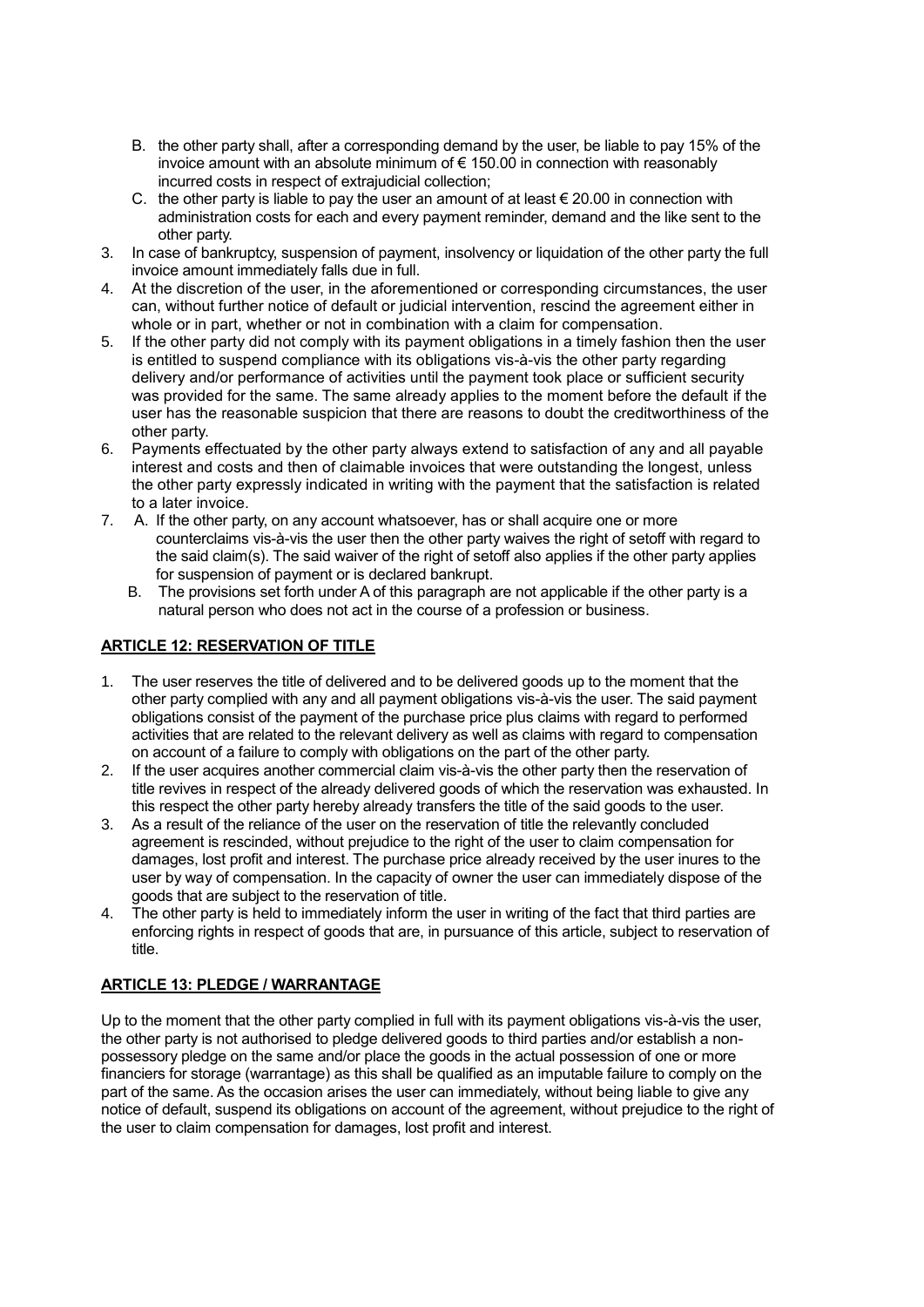## **ARTICLE 14: BANKRUPTCY, NO POWER OF DISPOSITION and the like**

Without prejudice to the provisions set forth in the other articles of these terms and conditions, the agreement concluded by and between the other party and the user is rescinded without any judicial intervention and without any notice of default being required, at the moment that the other party is declared bankrupt, applies for (provisional) suspension of payment, is affected by an executory attachment, is placed under administration or guardianship or otherwise loses the power to dispose and the legal competency with regard to its assets or parts thereof, unless the administrator or the receiver acknowledges the obligations from the agreement as estate debts.

## **ARTICLE 15: FORCE MAJEURE**

- 1. If compliance with what the user is held to pursuant to the agreement concluded with the other party is not possible and this can be blamed on a non-imputable failure to comply on the part of the user and/or on the part of the third parties or suppliers hired for the implementation of the agreement or if another compelling reason occurs on the part of the user then the user is entitled to rescind the agreement concluded by and between the parties or to suspend compliance with its obligations vis-à-vis the other party during a reasonable period to be determined by the same, without being liable to pay compensation. If the aforementioned situation occurs when the situation has already partly been implemented then the other party is held to comply with its obligations vis-à-vis the user up to that moment.
- 2. Circumstances where there shall be question of a non-imputable failure to comply include, inter alia, war, riots, mobilisation, domestic and foreign disturbances, official measures, industrial action and lock-out by employees or threat of the same and similar circumstances; disruption of the currency exchange ratios existing at the time of the conclusion of the agreement; business interruptions due to fire, an accident or other events and natural phenomena, all regardless of the fact whether the failing or late compliance takes place at the user, its suppliers or third parties who were hired by the user for the implementation of the obligation.
- 3. If the other party fails to in any way whatsoever comply promptly with its obligations vis-à-vis the user, in case of discontinuation of payment, application for (provisional) suspension of payment, bankruptcy, executory attachment, assignment of estate or liquidation of the business of the other party then everything payable by the same to the user on account of any agreement immediately falls due in full.

## **ARTICLE 16: CANCELLATION AND RESCISSION**

- 1. A. The other party waives any and all rights to rescission of the agreement pursuant to sections 265 ff. of Book 6 of the Dutch Civil Code or other statutory provisions, unless stipulated otherwise.
	- B. The provisions set forth under A of this paragraph are not applicable if the other party is a natural person who does not act in the course of a profession or business.
- 2. Rescission by the other party is only possible if the user agrees with this. As the occasion arises the other party is held to pay at least 30% of the purchase price and/or the stipulated price by way of compensation and to take receipt of the already ordered goods upon payment of the stipulated price but at least the cost price. The other party is liable for the damages of third parties that are recovered from the user as a result of the rescission and indemnifies the user against the same.
- 3. Amounts already paid by the other party are not repaid.

## **ARTICLE 17: COMPETENT LAW / COMPETENT COURT**

- 1. Dutch law is exclusively applicable to the agreement concluded by and between the user and the other party. The disputes that derive from this agreement shall also be settled according to Dutch law.
- 2. Potential disputes shall exclusively be settled by the competent court at the District Court in Rotterdam.